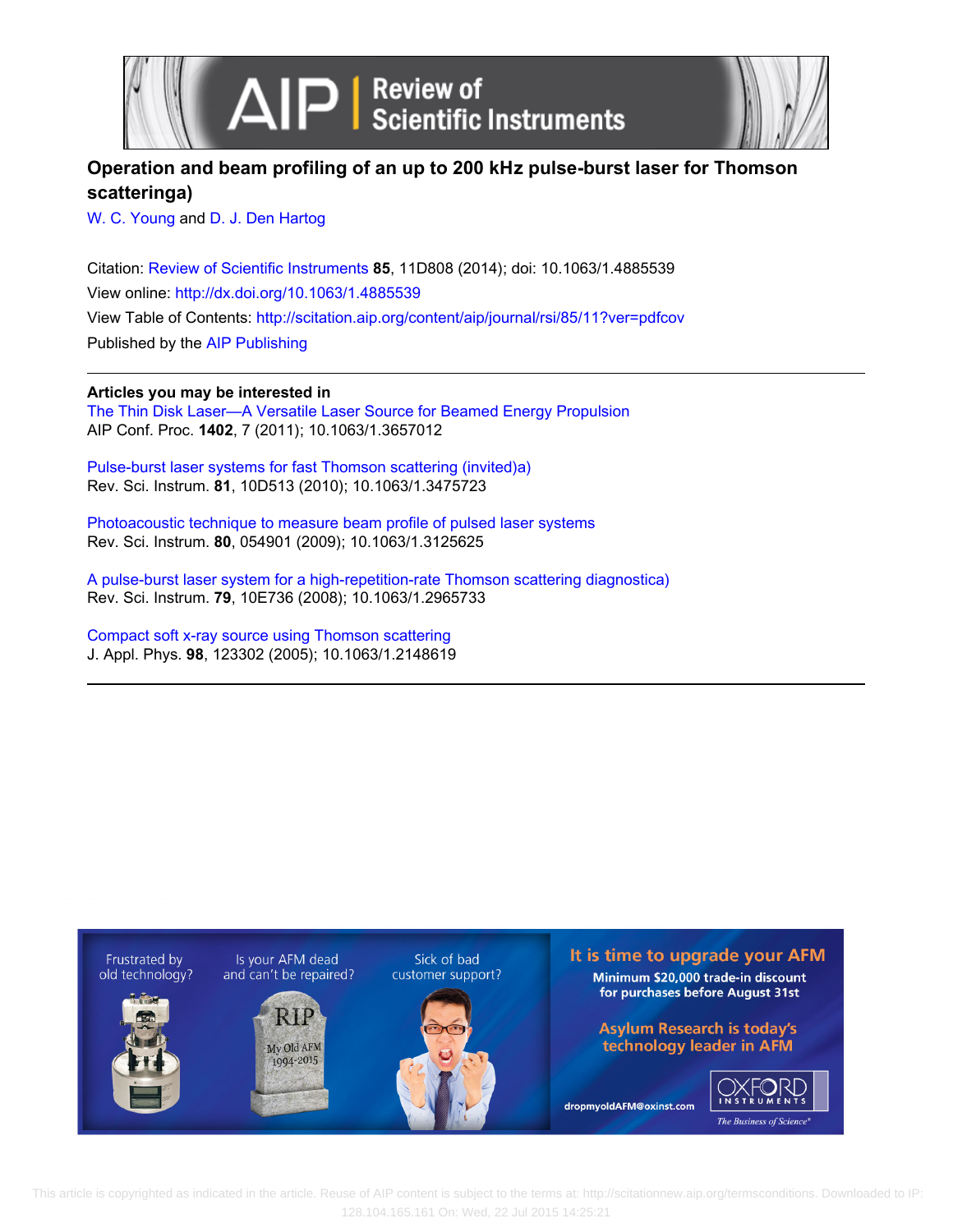

# **[Operation and beam profiling of an up to 200 kHz pulse-burst laser](http://dx.doi.org/10.1063/1.4885539) [for Thomson scattering](http://dx.doi.org/10.1063/1.4885539)[a\)](#page-1-0)**

W. C. Young<sup>1,2,b</sup>) and D. J. Den Hartog<sup>1,2</sup>

<sup>1</sup>*Department of Physics, University of Wisconsin-Madison, Madison, Wisconsin 53706, USA* <sup>2</sup>*Center for Magnetic Self-Organization in Laboratory and Astrophysical Plasmas, University of Wisconsin-Madison, Madison, Wisconsin 53706, USA*

(Presented 3 June 2014; received 1 June 2014; accepted 14 June 2014; published online 9 July 2014)

A new, high-repetition rate laser is in development for use on the Thomson scattering diagnostic on the Madison Symmetric Torus. The laser has been tested at a rate of 200 kHz in a pulse-burst operation, producing bursts of 5 pulses above 1.5 J each, while capable of bursts of 17 pulses at 100 kHz. A master oscillator-power amplifier architecture is used with a  $Nd:YVO<sub>4</sub>$  oscillator, four Nd:YAG amplifiers, and a Nd:glass amplifier. A radial profile over the pulse sequence is measured by using a set of graphite apertures and an energy meter, showing a change in beam quality over a pulsing sequence. *© 2014 AIP Publishing LLC*. [\[http://dx.doi.org/10.1063/1.4885539\]](http://dx.doi.org/10.1063/1.4885539)

## **I. INTRODUCTION**

Thomson scattering measurements of electron temperature are critical to magnetically confined fusion experiments, including the Madison Symmetric Torus  $(MST)^1$  Ongoing work on MST includes ensemble modeling and fluctuation analysis, $2,3$  $2,3$  where high rate of data capture improves single shot detail and data campaign statistics. Previously, MST's Thomson scattering diagnostic used a pair of commercial lasers modified for pulse burst operation, allowing for 30 pulses per MST discharge. These could be evenly spread at up to 2 kHz pulsing rate, or grouped in bursts of six 25 kHz pulses with bursts repeating every millisecond.

The laser discussed here is being developed as an upgrade to MST's Thomson scattering system, $4$  utilizing the same beamline, collection optics, and detection systems.<sup>5</sup> The established systems necessitate a 1064 nm based laser, with minimum pulse energies on the order of 1.5 J. Previous work with this laser has demonstrated multiple bursts of 15 pulses at 75 kHz, or longer single bursts of 40 pulses at 10 kHz, while maintaining the necessary  $1.5$  J pulse energy.<sup>[6](#page-3-5)</sup> Previous pulse energy results were measured at the immediate output of the laser, while this paper examines pulse energy and beam structure in the far field, as relevant to MST Thomson scattering with well defined scattering volume located approximately 20 m away from the laser.

### **II. LASER DESIGN**

The laser uses a master oscillator-power amplifier architecture.[7](#page-3-6) See Fig. [1](#page-1-2) for a schematic of the non-mirror laser components.

The commercially sourced master oscillator is a diode pumped,  $Nd:YVO<sub>4</sub>$  with externally triggered  $q$ -switch, and external controls for diode pump intensity and timing. The master oscillator is cycled while the laser system is idle, interrupting to allow pumping of amplifiers. Fine tuning via external timing control has been crucial to optimizing the restart of the oscillator at the start of each burst, both for pulse energy stability and preventing excess energy in the first pulse of a burst. The master oscillator is capable of operating at 5-250 kHz.

Following the master oscillator are four Nd:YAG amplifiers, having rod diameters of 4, 6.4, 9, and 12 mm. These amplifiers use 4 mm bore by 67 mm arc length flashlamps: one shared by the first two amplifier rods, two for the third amplifier, and four for the fourth amplifier. The last amplifier is a 16 mm diameter Nd:glass amplifier, pumped by six 8 mm  $\times$  250 mm flashlamps. Allowances have been made for the future installation of a sixth amplifier, a duplicate of Nd:glass stage. All flashlamps are powered by insulated gate bipolar transistor switched capacitor banks, providing timing control of square pulse lamp firing and allowing for fine-tuning of pulse energies within a burst.

The beam passes through the first amplifier twice, while passing through the remaining amplifiers only a single time.

<span id="page-1-2"></span>

FIG. 1. An overview of the laser components (disregarding additional mirrors). The first amplifier uses a double pass via a quarterwave plate and polarization splitting prism.

<span id="page-1-0"></span>a)Contributed paper, published as part of the Proceedings of the 20th Topical Conference on High-Temperature Plasma Diagnostics, Atlanta, Georgia, USA, June 2014.

<span id="page-1-1"></span>b)Author to whom correspondence should be addressed. Electronic mail: [wcyoung2@wisc.edu.](mailto: wcyoung2@wisc.edu)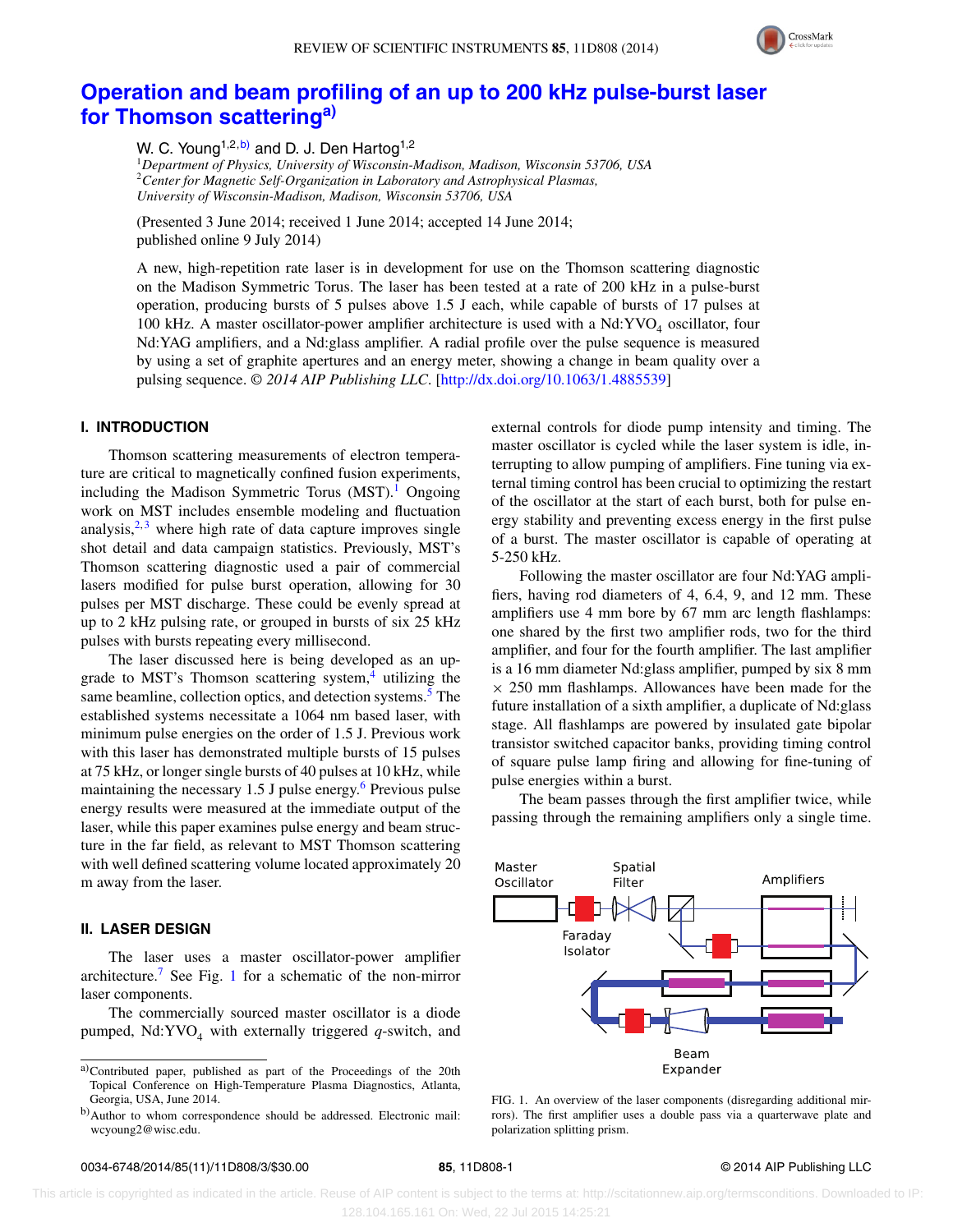This is a change from the design in previous reported work on this laser, $\frac{6}{5}$  which incorporated a second pass through the second and third amplifier. The far field beam profile of that setup contained a strong annular component, found to be strongly associated with the second passes of the later amplifiers. Removal of the second pass in the second and third amplifier was found to both remove this annular structure, and increase total energy output of the system. The first amplifier still requires a second pass to achieve reasonable amplification, and does not affect the far field beam quality. A likely key difference is that the first amplifier's rod has a wedge shape with a 0.5◦ tilt of the rod ends, while amplifiers two through four have perpendicular ends. The beamline was further simplified by removal of beam expanding telescopes and instead using the beam divergence to increase beam size between rods. Beam diameter within the laser is adjusted with an initial beam expanding spatial filter, and a single beam expander before the final amplifier is used to control far field focus.

## **III. LASER OPERATION**

Computer control of the master oscillator and flashlamp power supplies allows great flexibility in operating the laser in different sequences as dictated by experimental needs. Changes and optimizations can be made shot-to-shot by loading different timing settings. At lower repetition rates, the laser produces a stream of evenly spaced pulses. Higher repetition rates are achieved by using pulse-burst mode: closely spaced pulses within a burst, with longer pauses between bursts. The flashlamps are fired once for the duration of each burst. The length of each burst, and hence the number of pulses within each burst at a given rate, is limited by the explosion energy of the flashlamps, $\delta$  while the total number of bursts within a single shot is limited by total heat loading of the flashlamp walls.

Fig. [2](#page-2-0) shows pulse energies of the laser operating at 200 kHz for three bursts, spaced out by 1 ms (see Sec. [IV](#page-2-1) for method of pulse energy measurement). The plot includes a

<span id="page-2-0"></span>

FIG. 2. This plot shows the pulse energies averaged over five shots with 200 kHz pulsing, and three bursts at 1 kHz. Dots indicate pulses with more than 1.5 J. Note that the long time between bursts was removed to clarify the plot.

decay in pulse energies after the end of flashlamp discharges, as the master oscillator continues running through the end of the burst and when idle to improve pulse energy stability for following bursts. Within the first two bursts are 5 pulses of sufficient average energy for MST Thomson scattering (*>* 1.5 J). The amplifier rods are being used to store energy in this operating mode, and the rate that pulses drain that stored energy limits the number of pulses at usable energy. This is the highest repetition rate currently capable of producing more than two pulses per burst of usable energy. While only a small number of total pulses per shot, a few closely spaced pulses are useful for high frequency correlation measurements. Currently, there are significant pulse-to-pulse energy variations due to limited energy stability of the master oscillator. While the average energy exceeds 1.5 J per pulse, each individual shot can have pulses with up to 50% variation in energy, although typically more than 75% of the pulses remain above the threshold.

A burst at 100 kHz pulsing is shown in Fig. [3](#page-2-2) and a series of three bursts with 75 kHz pulsing are shown in Fig. [4.](#page-3-8) The limiting factor for burst length here is flashlamp explosion energy, while the limit for number of bursts is currently the droop in pulse energy. At these settings, up to 12 bursts could be created before reaching the wall-loading limit. The number of bursts at the higher repetition rates will more likely be limited by the voltage droop within the capacitors powering the flashlamps. Here, the droop in pulse energy is much more so than the droop in power supplied to flashlamps, and could be the result of defocusing discussed in Sec. [IV.](#page-2-1) With the current configuration and optimization, the 75 kHz repetition rate was found to have the highest number of usable pulses from multiple bursts, while the 100 kHz achieves the highest number of pulses in a single, faster burst at the loss of usable energy in multiple bursts.

#### <span id="page-2-1"></span>**IV. BEAM PROFILING**

This laser is operated under the assumption that temperature gradients are not formed in the amplifier rods during

<span id="page-2-2"></span>

FIG. 3. This plot shows the average pulse energies over a burst of 100 kHz pulses, with and without apertures. A grey patch shows the standard deviation of shot-to-shot variation for the full pulse energy case. The dashed and dotted curves show pulse energies when restricted by a graphite disk aperture, while the dashed-dotted curve is the 13 mm aperture energies rescaled to show it has the same shape as the full energy trace.

 This article is copyrighted as indicated in the article. Reuse of AIP content is subject to the terms at: http://scitationnew.aip.org/termsconditions. Downloaded to IP: 128.104.165.161 On: Wed, 22 Jul 2015 14:25:21